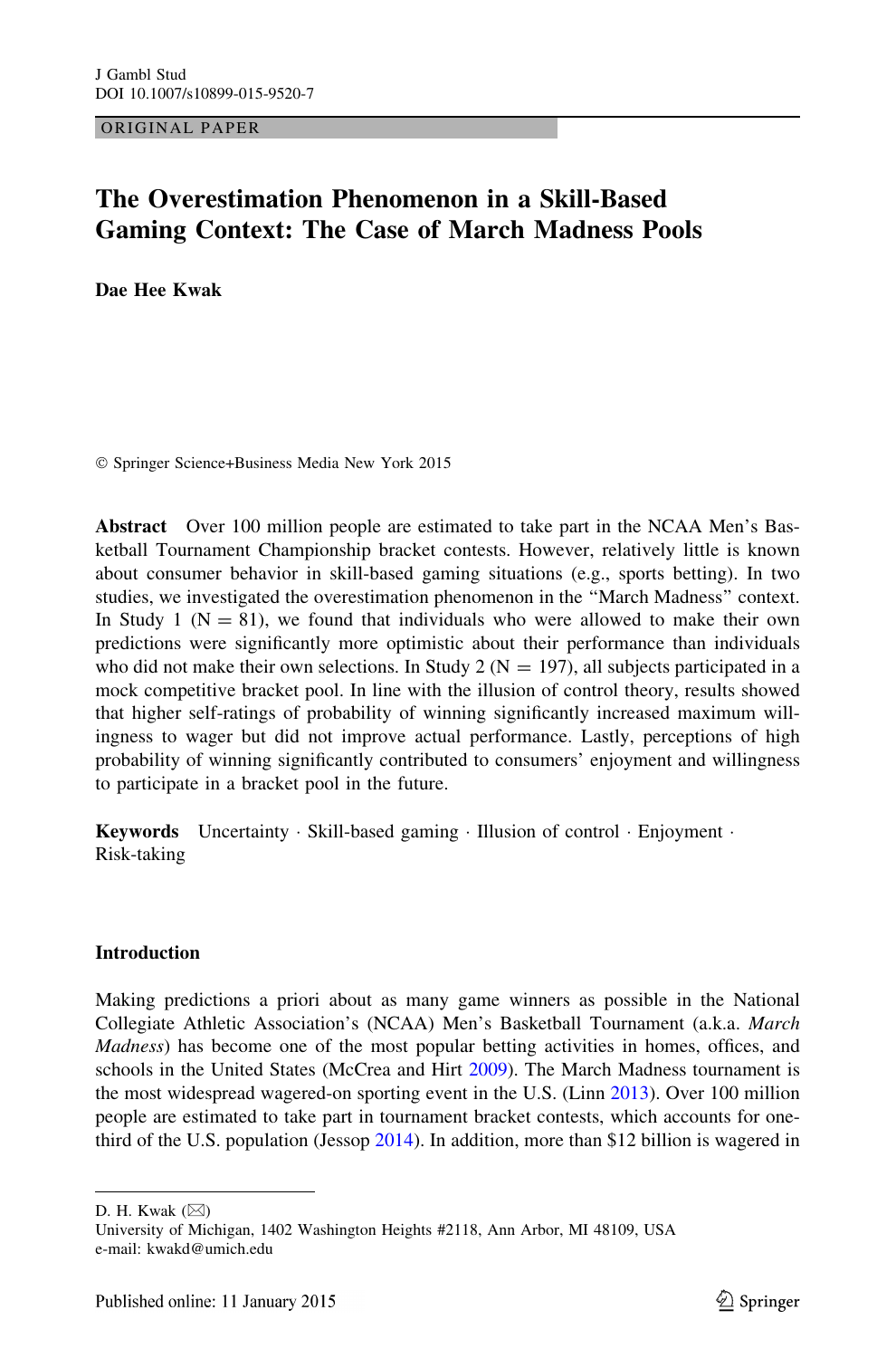legal and illegal "pools" on the tournament (McCarthy [2012\)](#page-16-0), suggesting that the March Madness tournament exceeds the \$10 billion amount bet on the National Football League's Super Bowl, considered the biggest single betting day in sports (Jessop [2014](#page-16-0)). Illegal betting on the men's college basketball tournament is so widespread that only one percent of the amount wagered on the tournament comes from the state of Nevada (Jessop [2014](#page-16-0)), one of four states in the U.S. where sports gambling is legal. This further illustrates the sheer magnitude of the number of people engaging in collegiate sports wagers during March. Given the popularity of the tournament, numbers of advertisers are keying on it to reach a diverse audience. According to Ad Week (Crupi [2011](#page-15-0)), March Madness is the second biggest postseason sports showcase for advertisers, surpassing the Major League Baseball playoffs and World Series, the National Basketball Association playoffs and Championship Series, and all 35 college football bowl games. Now that all games are available live on mobile devices and personal computers, marketers are jumping on the ''bracket'' bandwagon to tie in their brands with the excitement of making predictions about the tournament.

In a typical March Madness pool, consumers predict the outcome of all 63 tournament games and gain points based on the number of correct predictions. More sophisticated pools award higher points for correct predictions in later rounds of the tournament. Prizes (e.g., entry fees from participants) are then usually awarded to the player with the highest point total. While the tournament draws millions of American consumers to place bets, it is almost impossible to make perfect predictions for 68 games being played during the threeweek tournament. A person with modest knowledge about team rakings and other information has about a one in 128 billion chance of correctly picking each of the 63 games in the tournament (Linn [2013\)](#page-16-0). This chance is far below that of purchasing a winning lottery ticket. Even the highest scoring bracket among ESPN.com subscribers has still gotten 18 games wrong, suggesting that it is extremely difficult to make accurate predictions. If making accurate predictions is notoriously difficult, then, what makes March Madness pools so popular? More importantly, what drives people to overestimate their control over the outcome when the known statistical probability of making all predictions correctly is close to zero? Does so-called skill really matter in making more accurate predictions? As such, consumer behavior in uncertain contexts remains underexplored in the marketing literature (Lam [2007;](#page-16-0) Sierra and Hyman [2009\)](#page-16-0). The present study attempts to find answers to these questions.

One could argue that the allure of the tournament is that it is very difficult so that anyone without basketball knowledge can have a chance to outperform knowledgeable or so called ''skilled'' participants. Therefore, we contend that it is not the actual statistical probability that matters, but individuals' perceived probability of winning that does. Previous research has documented that individuals with higher perceived control tend to invest more time and money to achieve the desired outcome (e.g., Chau and Phillips [1995;](#page-15-0) Kwak et al. [2010](#page-16-0)). Illusion of control theory (Langer [1975\)](#page-16-0) suggests that skill-relevant factors (e.g., involvement, choice, prior knowledge, competition, etc.) increase individuals' control beliefs (see Thompson et al. [1998,](#page-16-0) for a review). In March Madness pools, personal selections (i.e., filling out a bracket) coupled with uncertainty of outcome might increase perceptions of control and increase individuals' beliefs that they have a better chance of making correct predictions. While previous research has considered illusion of control as erroneous cognition that is frequently associated with problem or pathological gamblers (e.g., Ladouceur [2004](#page-16-0); Moore and Ohtsuka [1999](#page-16-0)), research has been equivocal about whether such inflated control beliefs indeed result in better performance (e.g., Andersson et al. [2005;](#page-15-0) Cantinotti et al. [2004\)](#page-15-0). In particular, research has been sparse in examining the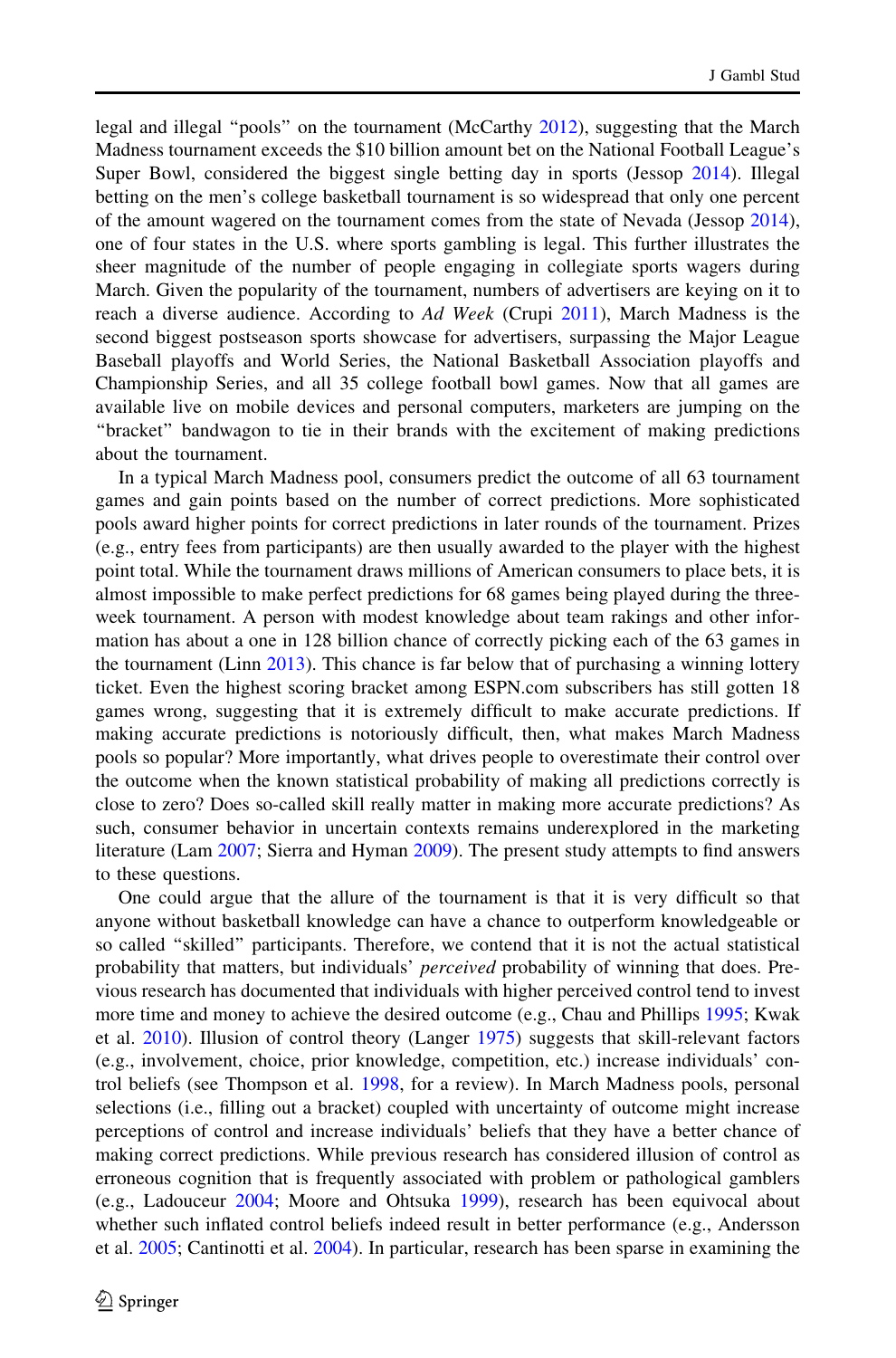overestimation phenomenon among casual or social gamblers in a skill-based gaming context.

To elucidate the overestimation phenomenon in a skill-based gaming context, we report on empirical findings regarding how consumers develop inflated winning expectancy in predicting the outcomes of the NCAA men's basketball tournament brackets. In addition, we examine whether enhanced winning confidence increases financial risk-taking and actual performance. Finally, we explore the role of illusion of control in predicting enjoyment and willingness to participating in a future tournament bracket.

#### Background and Review

Overestimation of Control in Chance-Based Events

People often overestimate their control over the desired outcome in chance-based situations. This is known as the illusion of control, which is defined as ''an expectancy of a personal success probability inappropriately higher than the objective probability would warrant'' (Langer [1975;](#page-16-0) p. 313). The evidence of illusory control has been extensively documented in various chance-based gaming contexts where outcomes are unrelated to the actions of the participants—such as lotteries (e.g., Ladouceur and Sévigny [2005;](#page-16-0) Langer [1975;](#page-16-0) Rogers [1998\)](#page-16-0), slot machines (e.g., Griffiths [1995](#page-15-0)), and dice-throwing (e.g., Dunn and Wilson [1990](#page-15-0)).

The notion of illusion of control has also been explored in other gaming contexts believed to be associated more with participants' skill/knowledge than chance, including horse-racing (e.g., Allcock [1987](#page-15-0); Ladouceur et al. [1998](#page-16-0)), sports betting (e.g., Cantinotti et al. [2004](#page-15-0)), and fantasy sports (e.g., Kwak et al. [2010](#page-16-0), [2013\)](#page-16-0). Research has consistently shown that illusion of control is closely related to financial risk-taking (e.g., Chau and Phillips [1995](#page-15-0); Kwak et al. [2010](#page-16-0)), gaming frequency (e.g., Kwak et al. [2010\)](#page-16-0), and gambling behaviors (e.g., Kwak et al. [2013](#page-16-0); Moore and Ohtsuka [1999\)](#page-16-0). Given the widespread overestimation phenomena in various gambling situations, researchers have explored antecedents that influence illusion of control. Studies have found that people develop illusory control perceptions when skill-relevant factors (e.g., familiarity, knowledge, choice, etc.) are presented with the task (Thompson et al. [1998\)](#page-16-0). For instance, if individuals are more familiar with a task (via practice or simply imagining the task), they develop illusions of control (Ayeroff and Abelson [1976;](#page-15-0) Dykstra and Dollinger [1990](#page-15-0)).

Choice is another skill-related factor that increases illusion of control. When participants were allowed to make their own choices such as selecting lottery numbers, as opposed to being given numbers randomly by the experimenter, they believed their personal choices had a better chance of winning (Langer [1975\)](#page-16-0). In the March Madness tournament bracket context, completing one's own bracket would amplify the belief that one's prediction is more accurate than picks made by other contestants. Why would making personal selections increase optimistic biases regarding future events? The desire to control events in one's life seems to be closely tied to this erroneous cognitive processing. Psychologists have proposed theories around a notion of ''control motivation.'' Similarly, DeCharms ([1968\)](#page-15-0) asserted that the individual's primary motivational disposition is to become a causal agent for his or her environment. In addition, Kelley [\(1971](#page-16-0)) contended that cognitive biases in our expectations are in part due to individuals' strong desire for control. Likewise, individuals possess such innate desire for control and attribute themselves as causal agents of desirable outcomes. In an empirical study, Burger and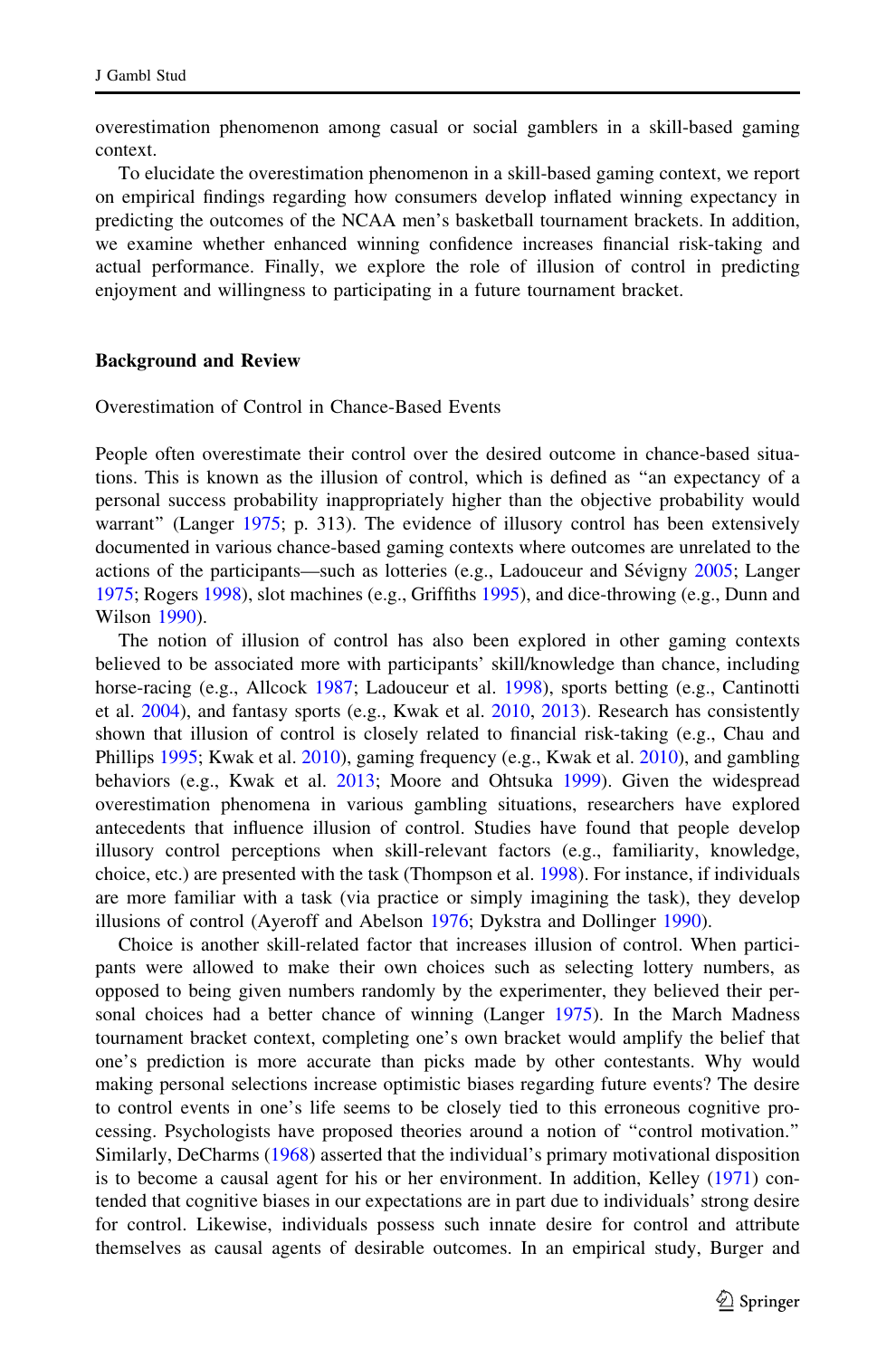Cooper [\(1979](#page-15-0)) found that desire for control is positively associated with illusion of control. Langer [\(1975](#page-16-0)) also found that people overestimate their control over desirable outcomes when they are personally involved in the selection process. For instance, when people select lottery numbers on their own, they tend to overestimate the value of their selection over randomly selected numbers, while the probability of winning a lottery ticket remains unchanged. Likewise, we posit that the act of the selection process is what increases individuals' estimation of their chances in uncertain contexts. Consistent with the existing literature, we expect that individuals filling out their own brackets would likely to be more optimistic about their performance than those who did not make their own selections.

In addition, previous research suggests that knowledge or experience increases illusion of control (e.g., Cantinotti et al. [2004;](#page-15-0) Kwak et al. [2010](#page-16-0); Langer [1975](#page-16-0)). For instance, Cantinotti et al. found that experts' skills do not translate into better financial gains than random selection, concluding that experts' skills are cognitive distortions that reinforce illusion of control. Considering the wealth of statistical information and analysis available to consumers, sports betting provides a unique opportunity to explore the role of knowledge/skill in the development of illusion of control. It seems plausible that individuals' perceived knowledge about sport would build confidence in their predictions. Kwak et al. ([2010\)](#page-16-0) found that perceived knowledge about sport is a significant driver of confidence among fantasy sports participants. However, one important question that remains to be answered is whether confidence about winning leads to better performance in reality. If confidence actually leads to better performance, the notion of 'illusion' should be avoided in discussing the phenomenon.

#### Perceived Skill and Accuracy in Predictions

In the gambling literature, there remain mixed findings about whether participants' experience or so called ''skills'' actually produce better performance in sports betting. One could argue that knowledge or experience indeed help gamblers perform better than choosing at random. Recently, d'Astous and Gaspero ([2013\)](#page-15-0) found that online sports bettors' return on investment (ROI) was positively associated with their experience and the degree of information search and analysis they conducted. Their findings indicate that skillbased factors such as experience or extensive information search can actually enable bettors to achieve better (financial) outcomes, which counters previous findings (cf. Cantinotti et al. [2004](#page-15-0)). Similarly, Forrest and Simmons [\(2002](#page-15-0)) found that sports experts made more accurate predictions of the result of a set of soccer matches than the predictions made by a random system. The results suggest that experts' knowledge and experience help in making better predictions. In another study, Andersson et al. [\(2005](#page-15-0)) examined the predictions of five groups of people with different levels of expertise in soccer. Participants predicted the outcome of the 2002 FIFA World Cup soccer tournament, and five groups outperformed the completely random model. However, the group with most knowledge did not perform better than the group having the least knowledge in soccer. The experts overestimated their performance and tended to be more overconfident than their counterparts with less knowledge. The researchers also manipulated participants' access to domain-relevant information and found that providing non-experts with information did not improve their performance, but increased their confidence. Their findings highlight that overconfidence does not translate into better performance. Therefore, the current study aims to extend the literature by examining whether confidence leads to better performance in another popular skill-based gaming context—the March Madness bracket.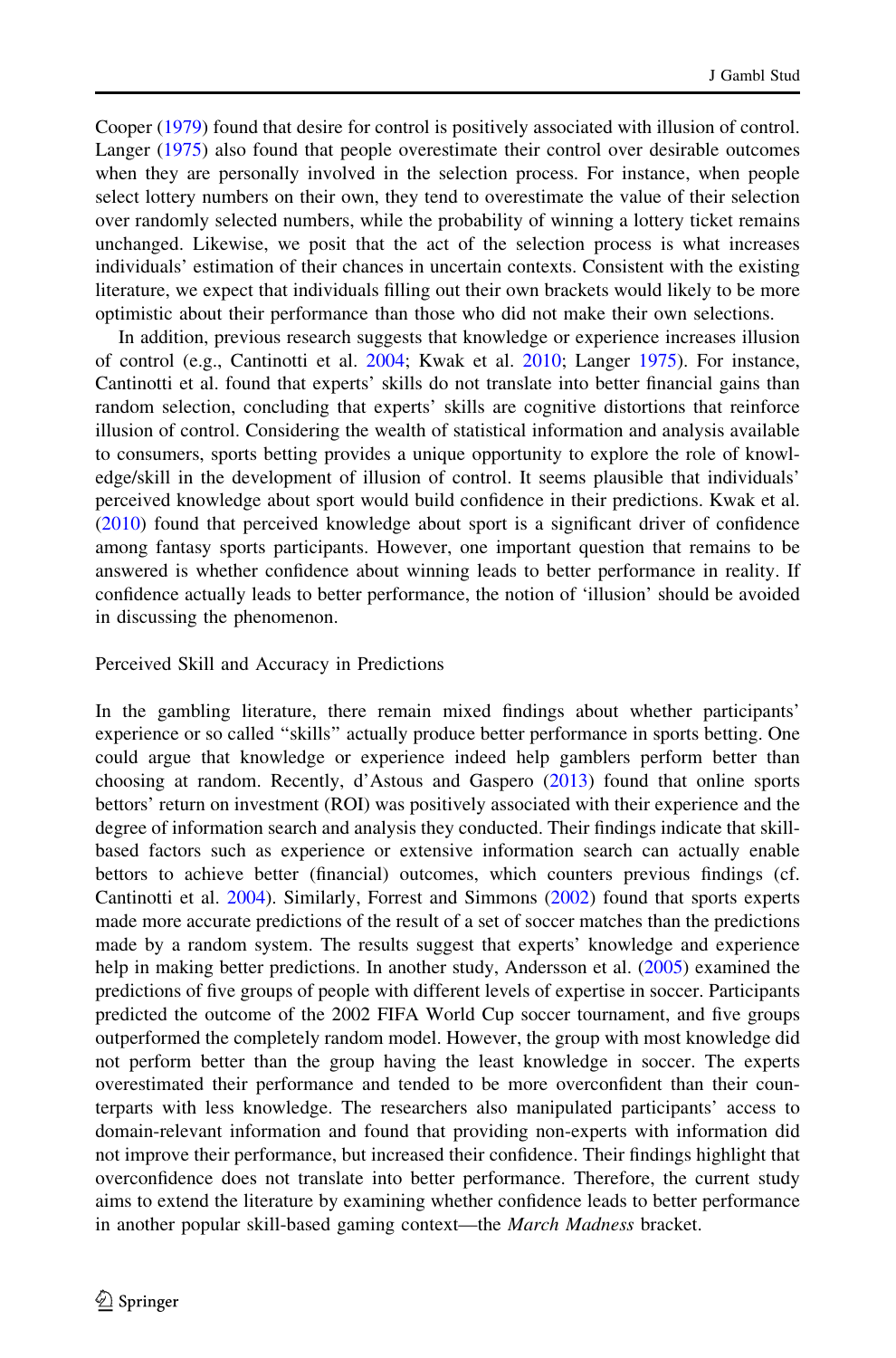In our study, we propose that personal selections will amplify individuals' confidence when participating in a competitive pool. We also propose that such inflated confidence is directly linked to enjoyment, which is found to be a primary reason people engage in gambling behavior (e.g., Gupta and Derevensky [1998](#page-15-0); Nower and Blaszczynski [2010](#page-16-0)). Considering that enjoyment is a critical motivating factor, the more an individual believes he or she has a better chance of winning, the more likely the person will find the game to be entertaining.

#### Overview of Studies and Summary of Predictions

As discussed previously, both skill and luck play a role in predicting the outcome of a sporting event. Given that making an accurate prediction is not driven by either purely luck or skill per se, we contend that skill-relevant factors (e.g., personal selection and domainspecific knowledge) will increase consumers' confidence about winning. Two studies are presented here to explore the overestimation phenomenon in a popular sports betting context (i.e., March Madness pools). Study 1 examines the notion that the personal selection process increases the illusion of control (Langer [1975\)](#page-16-0). In the case of March Madness bracket pools, we expect that individuals allowed to make their own picks will report a greater probability of winning than individuals who did not make any selections, after controlling for their previous bracket experiences and perceived knowledge about sport (i.e., college basketball). As previously discussed, we hypothesize that the personal selection process coupled with the innate desire for control would amplify one's belief that his or her selection will lead to the desirable outcome (Burger and Cooper [1979](#page-15-0); Kelley [1971\)](#page-16-0).

Hypothesis1 Making personal selections will increase individuals' projection of their probabilities of winning.

After establishing that the personal selection procedure increases one's expectations of winning, Study 2 sought to investigate the predictive role of expectations of winning on various cognitive and behavioral outcomes. For instance, study 2 was designed to examine: (1) the impact of confidence on maximum willingness to wager, (2) the relationship between confidence and actual performance, and (3) the role of confidence in predicting consumer enjoyment and willingness to participate in a bracket pool in the future. In line with previous research on illusion of control and gambling behavior, we expect that more confident individuals will wager more money than less confident individuals (Chau and Phillips [1995](#page-15-0)). Chau and Phillips [\(1995](#page-15-0)) found that bettors tend to use minimal computational effort when placing bets, suggesting that subjective confidence would serve as a cue that affects their wagering. To examine the relationship between confidence and actual performance, we calculated each participant's actual bracket score at the end of the tournament. Given the difficult nature of achieving a better score through making deliberate choices than through random selections (McCrea and Hirt [2009\)](#page-16-0), we expect that confidence will not necessarily increase accuracy in predictions. Therefore, we propose the following hypotheses.

Hypothesis 2 Individuals with high confidence in winning will intend to wager more money than individuals with low confidence.

Hypothesis 3 Confidence will not improve actual performance.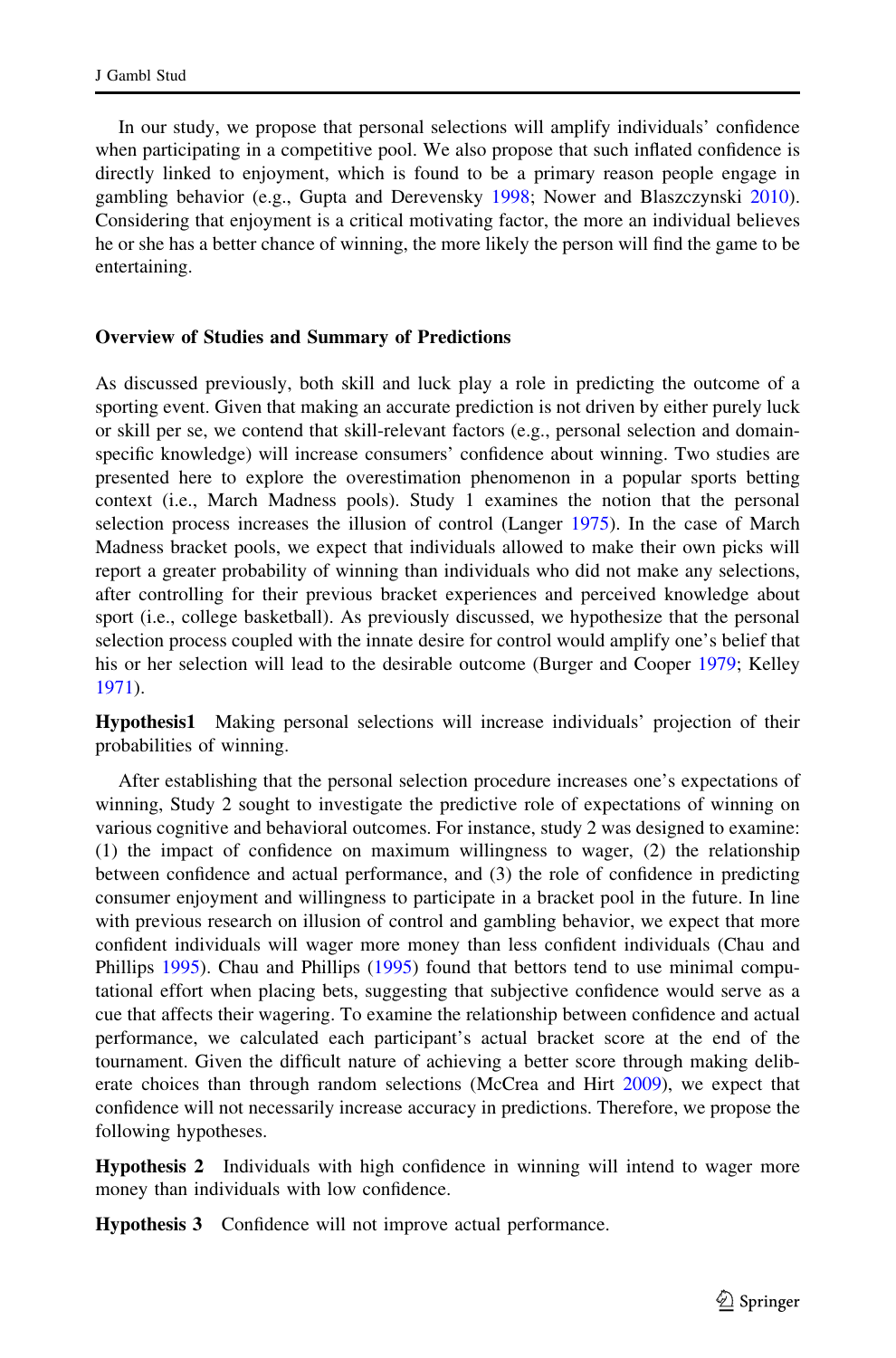We also posit that inflated winning confidence is an important driver of consumer enjoyment of participating in a bracket and willingness to play a bracket pool again. Previous research has suggested that overconfidence is closely associated with positive feelings such as enjoyment and arousal (e.g. Dunn and Wilson [1990](#page-15-0); Kwak et al. [2010\)](#page-16-0). In addition, social cognitive theories of achievement and motivation suggest that task enjoyment is a critical factor that facilitates intrinsic motivation (Elliot and Harackiewicz [1994;](#page-15-0) Puca and Schmalt [1999](#page-16-0)). As such, we posit that task enjoyment will enhance intrinsic motivation, which will motivate consumers to participate in a similar contest in the future. Based on a review of the literature, we advance the following hypotheses.

Hypothesis 4 Confidence in winning will have a positive effect on task enjoyment.

Hypothesis 5 Task enjoyment will have a direct effect on willingness to play again.

Hypothesis 6 The effect of confidence on willingness to play again will be mediated by task enjoyment.

## Study 1

Study 1 is designed to examine the impact of making personal selections on the development of illusion of control. We compared individuals' winning probability in two groups: a group of participants given the opportunity to fill out their own brackets and a group not given that opportunity.

Participants and Procedures

A total of 81 undergraduate students (56.8 % female) at a large Midwestern university in the United States participated in this study. Subjects received course credit for participating in this study. The majority of respondents were Caucasians  $(85.2 \%)$  and the mean age of the sample was 19.5 ( $SD = 1.06$ ). Data collection started one day after the 2012 March Madness tournament bracket was released to the public and ended before the beginning of the first round. This was to control for potential confounding from the results of early rounds. Each participant who agreed to participate in the study was told that he or she would be one of approximately 100 subjects competing in the pool. They were then randomly assigned to one of two conditions—personal selection condition and control condition. In the personal selection condition, participants were given the official printable bracket sheet available from NCAA.com and were instructed to make their own predictions for all 63 games. After completing their brackets, they responded to questionnaires asking about their perceived probability in winning. In the control condition, participants were given the blank official bracket sheet but were not told to make any predictions. After viewing the bracket of the tournament, they were asked to respond to questionnaires projecting their winning probabilities if they completed the bracket. Therefore, the only difference between the two groups was the presence/absence of the personal selection process. In both conditions, participants were also asked about their past bracket behaviors and perceived knowledge about men's college basketball. These measures were utilized as control variables since these skill-relevant factors (e.g., foreknowledge, familiarity, past behavior) have been found to increase illusion of control (Thompson et al. [1998\)](#page-16-0). In addition, these measures were used to ensure that participants in the two conditions did not differ in terms of past bracket behaviors and perceived knowledge about college basketball.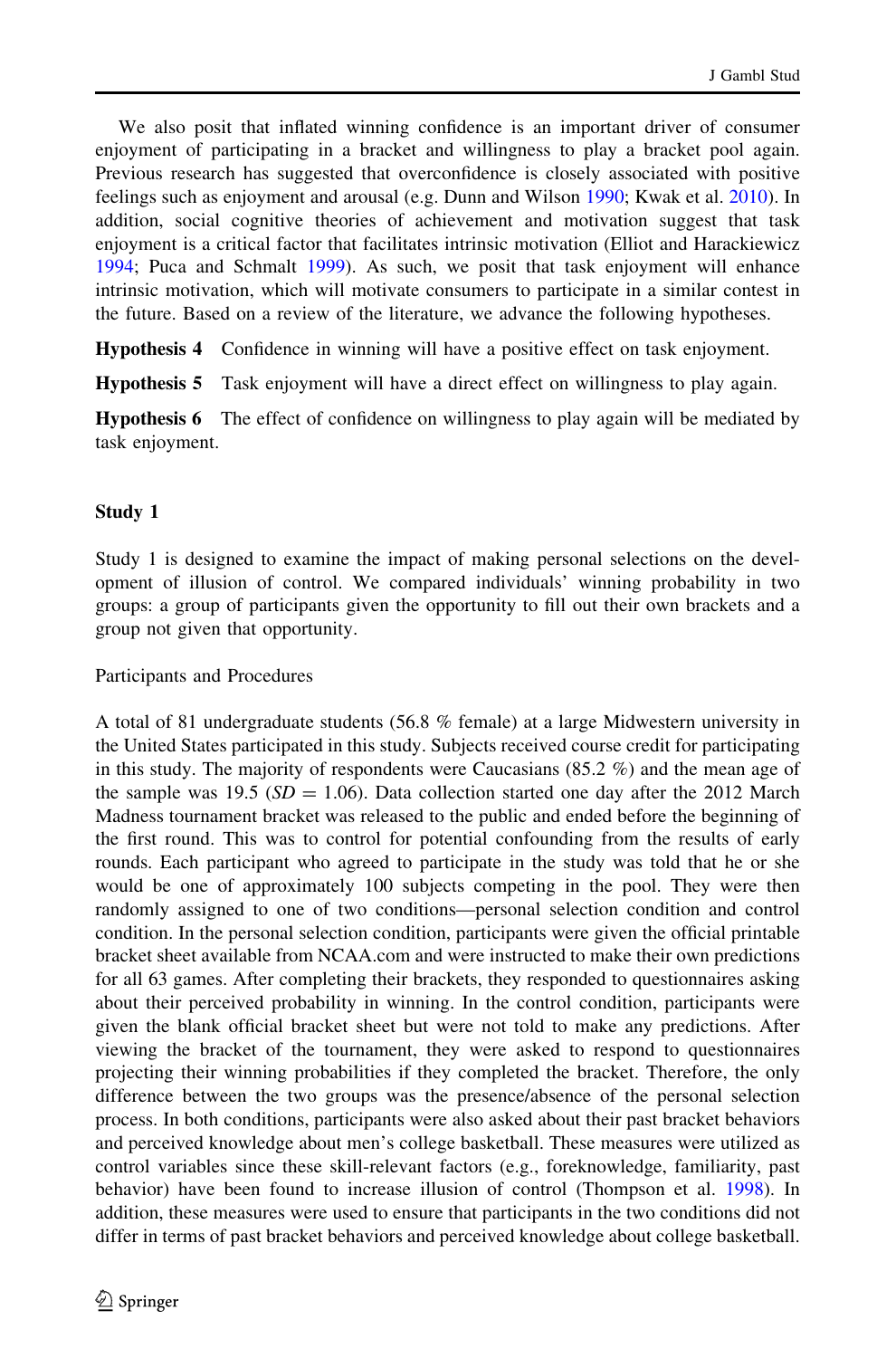#### Measures

## Perceived Probability of Winning

The illusion of control has been operationalized in different ways in the literature (see Presson and Benassi [1996](#page-16-0), for a review). For instance, studies have used various measures such as using discrepancy scores between expected and actual performance, self-ratings of perceived control, and self-ratings of confidence in winning. Presson and Benassi ([1996](#page-16-0)) found that larger effect sizes were reported in studies that measured participants' perceived ability to predict outcomes than participants' perceived ability to control outcomes. Therefore, we employ self-ratings of perceptions of likelihood of winning to assess individuals' illusion of control in bracket participation. A single item was used to directly measure respondents' perceived probability of winning (''How would you estimate your chance (from 0 to 100  $\%$ ) to become one of the top ten percent of scorers in this challenge?''). Participants rated their winning probability using numerical values.

## Past Bracket Behaviors

Two items were used to measure individuals' past bracket behaviors. The first item asked how often they participate in March Madness pools on a five-point scale  $(1 =$  never;  $2 = \text{rarely}; 3 = \text{sometimes}; 4 = \text{frequently}; 5 = \text{every year}.$  The second item asked the average number of different brackets they fill out every year on a five point scale  $(1 = none; 2 = one bracket; 3 = two brackets; 4 = three brackets; 5 = four brackets$ more).

## Perceived Basketball Knowledge

Three-items were adapted from Kwak et al. [\(2010](#page-16-0)) to measure participants' knowledge about college basketball (''I am knowledgeable about college basketball compared with the average basketball fan,'' ''I am confident in using college basketball knowledge compared with the average basketball fan," and "I have better ability to comprehend college basketball information compared with the average basketball fan''). The measures used a seven-point Likert-type scale  $(1 =$  strongly disagree;  $7 =$  strongly agree) and were internally consistent ( $\alpha = .97$ ).

## Results and Discussion

Table [1](#page-7-0) illustrates the sample description and mean differences of control variables (past bracket behaviors, perceived basketball knowledge) across conditions. F ratios indicated that there were no significant differences in past bracket behaviors and perceived knowledge across groups. However, age was significantly different across groups  $[F(1,$  $81) = 17.64$ ,  $p < .001$ ] and was thus included as a covariate in hypothesis testing.

In order to test the research hypothesis, analysis of covariance (ANCOVA) was conducted by employing age, past bracket behaviors, and perceived basketball knowledge as covariates. Levene's test of equality of variance was nonsignificant ( $p > .26$ ), indicating that the assumption of homogeneity of variance was met for this sample. ANCOVA results showed significant main effects of personal selection  $[F(1, 81) = 4.74, p \lt .05, \eta^2 = .06]$ . Among covariates, only perceived knowledge  $[F(1, 81) = 18.53, p < .001, \eta^2 = .20]$  was significant. Frequency of participating in brackets  $[F(1, 81) = 2.11, p = .15]$ , number of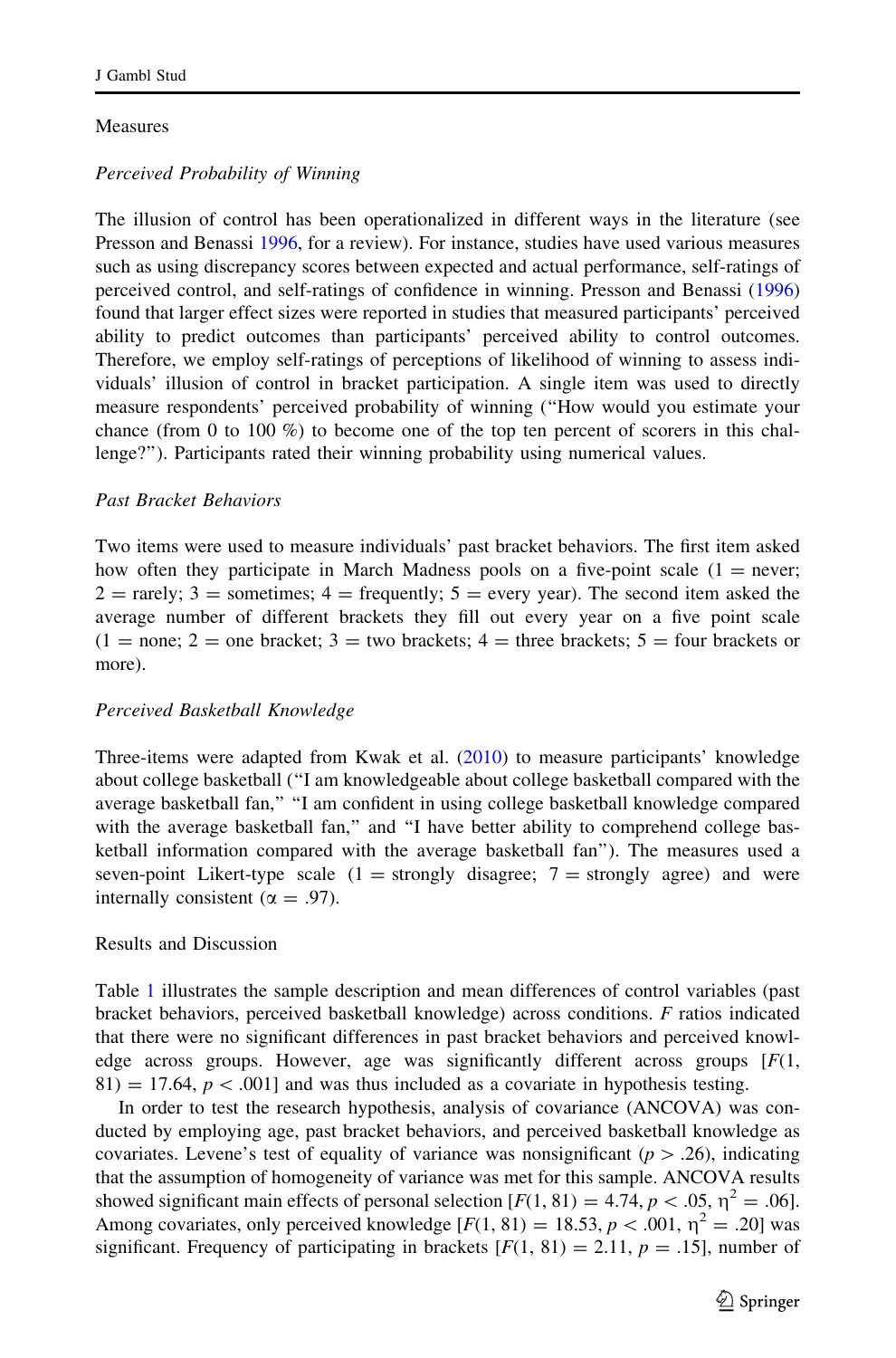| Variables                      | Experimental condition<br>$(N = 41)$ | Control condition<br>$(N = 40)$ |
|--------------------------------|--------------------------------------|---------------------------------|
| Gender                         | Female (56.1 %)                      | Female $(57.5\% )$              |
| Age                            | $19.93(SD = .88)$                    | $19.03(SD = 1.05)$              |
| Past bracket behavior          |                                      |                                 |
| Frequency                      | 3.34 $(SD = 1.46)$                   | $3.13(SD = 1.57)$               |
| Number of brackets             | 2.61 $(SD = 1.18)$                   | 2.43 $(SD = 1.34)$              |
| Perceived basketball knowledge | 3.95 $(SD = 1.67)$                   | 3.63 $(SD = 1.98)$              |

<span id="page-7-0"></span>Table 1 Description of participants, past bracket behaviors, and perceived knowledge across conditions (Study 1)

Mean differences of all past bracket behaviors and perceived basketball knowledge across conditions were not statistically significant ( $Fs < .65$ ,  $ps > .42$ ). Age difference was statistically significant ( $F(1)$ ,  $81) = 17.64$ ,  $p < .01$ ). Thus, age was included as a covariate in the main analysis



Fig. 1 Box plots relevant to the comparison of the experimental and the control conditions

brackets filled out  $[F(1, 81) = 2.42, p = .12]$ , and age  $[F(1, 81) = 1.27, p = .26]$  were not significant. As shown in Fig. 1, participants in the personal selection condition  $(M = 51.83, SD = 26.24)$  felt more confident about their probability of winning than participants in the control condition ( $M = 34.80$ ,  $SD = 25.13$ ). Therefore, Hypothesis1, that making personal selections inflates individuals' expectations of desired outcomes, was supported after controlling for individuals' past bracket behaviors and perceived basketball knowledge.

This finding confirms the notion that personal selection leads to erroneous beliefs about one's choices (Langer [1975](#page-16-0)). While previous research on illusion of control has tended to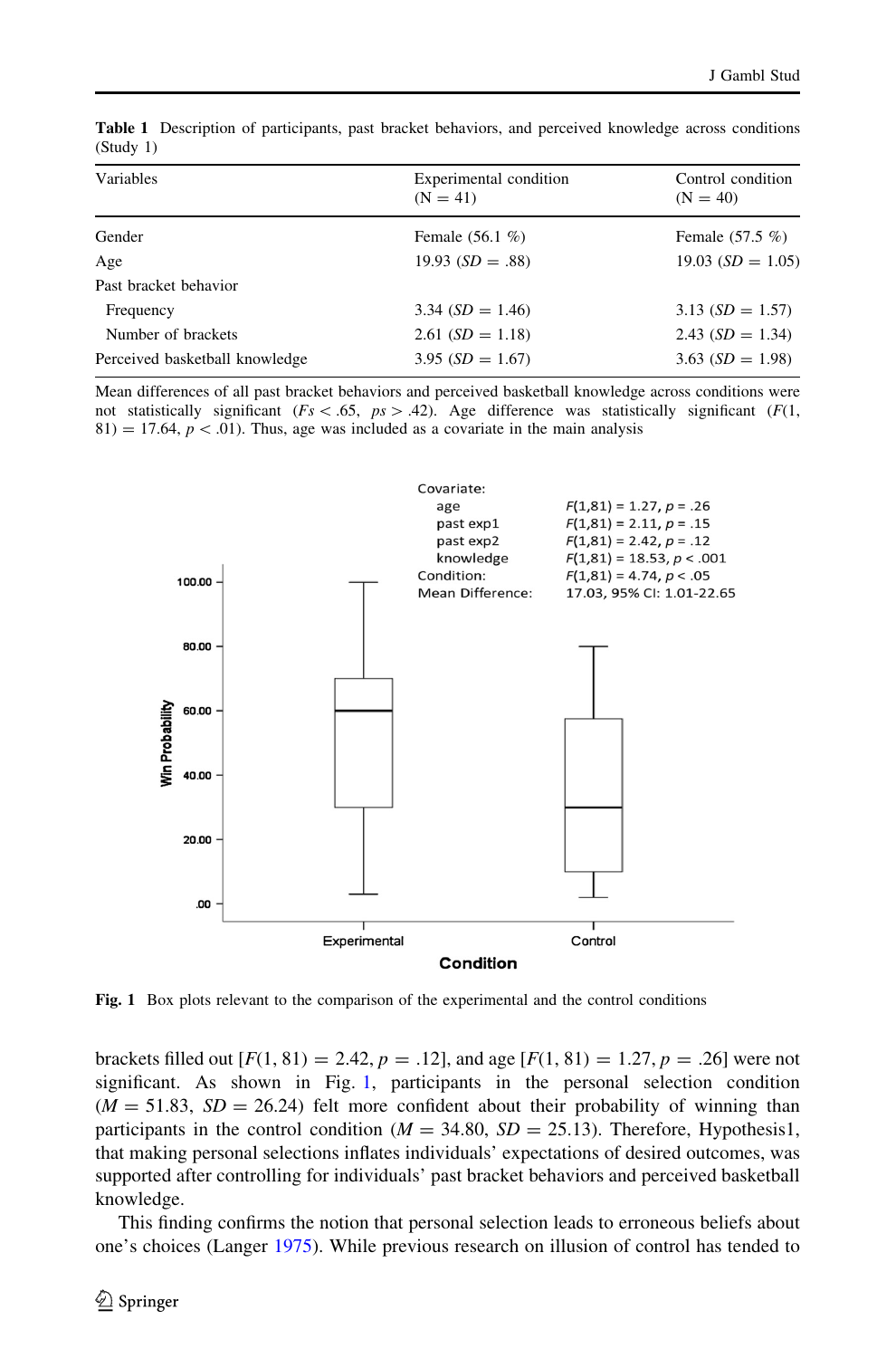focus on purely chance-based gaming contexts (e.g., lottery, slot machine), our finding contributes to the literature by demonstrating that consumers' personal choice increases illusion of control in a skill-based gaming context as well. We also demonstrate that domain-specific perceptions of knowledge contribute to the development of illusion of control (Kwak et al. [2010](#page-16-0); Thompson et al. [1998](#page-16-0)). Researchers agree with the notion that individuals have innate desires to become causal agents of future outcomes (e.g., Burger and Cooper 1975; deCharms [1968;](#page-15-0) Kelley [1971](#page-16-0)). Our findings show that the personal selection procedure augments such expectations. We can speculate that participants felt more confident about the desired outcome because they knew their performance would hinge on the selections they made. In addition, one could also argue that lack of personal involvement in predictions reduced illusion of control which might result in under-confidence for those in the control condition. However, our data suggest that controlling for individuals' past bracket behaviors and perceived domain-specific knowledge, perceived winning projection is positively associated with personal selection.

## Study 2

Having demonstrated that making personal selections inflates individuals' confidence, Study 2 was designed to investigate the effects of self-ratings of probability of winning on wager amounts, actual performance, and perceived enjoyment. In Study 2, we created a ''March Madness Bracket Challenge'' event and invited participants to participate in a real contest. All participants filled out their brackets for the 2011 March Madness tournament, and five participants among the top ten percent of scorers were randomly selected to be rewarded with a gift card (\$100 VISA debit card).

#### Participants and Procedures

Undergraduate and graduate students ( $N = 197$ ) attending a large Midwestern university were recruited online from various courses in Communications Studies, Movement Science and Sport Management. Forty-six percent of the sample were female and the mean age of the sample was 25.9 ( $SD = 4.92$ ). Eighty-seven percent of the sample reported that they have participated in March Madness pools in the past, and 69 % reported that they have placed bets on the bracket (Avg. wager amount  $=$  \$19.66, *SD*  $=$  19.88). Data collection started one day after the 2011 March Madness tournament bracket was announced and ended before the beginning of round 64. Each participant who agreed to participate in the study was told that he or she would be one of approximately 200 subjects competing in the pool. Participants were also told that the top 10 % of scorers would be eligible for a random prize drawing of five \$100 VISA gift cards (1/40 probability to become one of the prize winners). Participants were told that their brackets would be calculated based on the following scoring system: 2 points for each correct pick in the ''Sweet 16''; 4 points for each correct pick in the "Elite 8"; 8 points for each correct pick in the "Final Four"; and 16 points for the correct pick in the ''Final'' (total eligible points add up to 128). After reading the consent form, participants were given the official printable bracket sheet available from NCAA.com and were instructed to make their predictions starting from the round of 16, the round of 8, the final 4, and the championship game. After completing their brackets, they responded to questionnaires asking about their probability of winning, wager amount, past bracket behavior, perceived basketball knowledge, and perceived enjoyment of the bracket competition. After the tournament was completed, each participant's bracket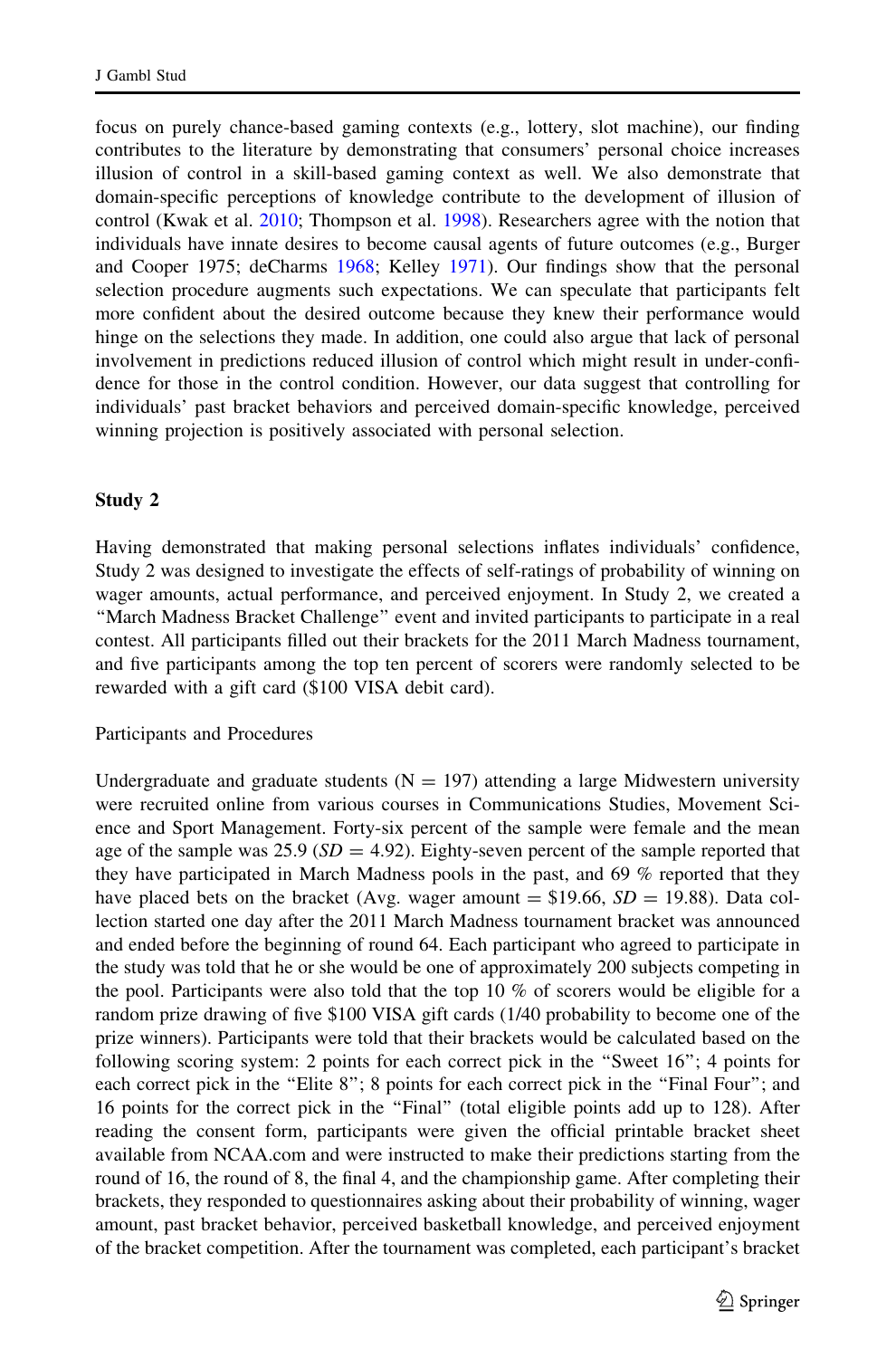performance was calculated based on the scoring system described above. Scores in each round were added up to create a total score for each participant.

## Measures

For perceived probability of winning, past bracket behaviors, and perceived basketball knowledge, same measures used in Study 1 were utilized. Mean probability of winning a prize was 46.38 (range 0-100,  $SD = 27.62$ ). The multi-item perceived basketball knowledge scale was internally consistent ( $\alpha = .97$ ). They were asked to freely estimate their chance (from 0 to 100 %) to become eligible for prize (probability range  $0-100$ ; Mean = 46.38,  $SD = 27.62$ ).

## Maximum Willingness to Wager

A single item was used to directly measure participants' maximum willingness to wager on their own bracket. The item asked respondents ''If you had an option to place a bet, what is the maximum amount you would consider wagering on your current bracket?'' Participants responded to this questionnaire in dollar amounts (amount range \$0-200; Mean = 15.79,  $SD = 17.53$ ).

## Task Enjoyment

Respondents' degree of enjoyment in participating in the March Madness bracket competition was adapted from Kwak et al. [\(2010](#page-16-0)). The scale was used to capture the hedonic value of the competition. Participants were asked to rate their overall enjoyment playing in a fantasy football league using a measure consisting of five seven-point semantic differential items (e.g., "I feel the XXX Bracket Challenge is dull-exciting; delightful-not delightful; thrilling-not thrilling; fun-not fun; unenjoyable-enjoyable";  $\alpha = .89$ ).

# Actual Performance

Each participant's bracket performance was calculated after the completion of the championship game. As previously described, participants' scores were calculated using the following scoring system: 2 points for each correct pick in the ''Sweet 16''; 4 points for each correct pick in the "Elite 8"; 8 points for each correct pick in the "Final Four"; 16 points for the correct pick in the "Final." All scores for different rounds were added to create a total bracket score (score range 4-66; Mean  $=$  30.05,  $SD = 10.00$ ).

# Willingness to Play Again

Participants' willingness to play a bracket pool again was measured with three seven-point semantic differential items asking about participants' likelihood of participating in the bracket challenge contest next year (''How likely is that you would play the XXX Bracket Challenge again next year?'' Improbable-probable; unlikely-likely; impossible-possible;  $\alpha = .96$ ).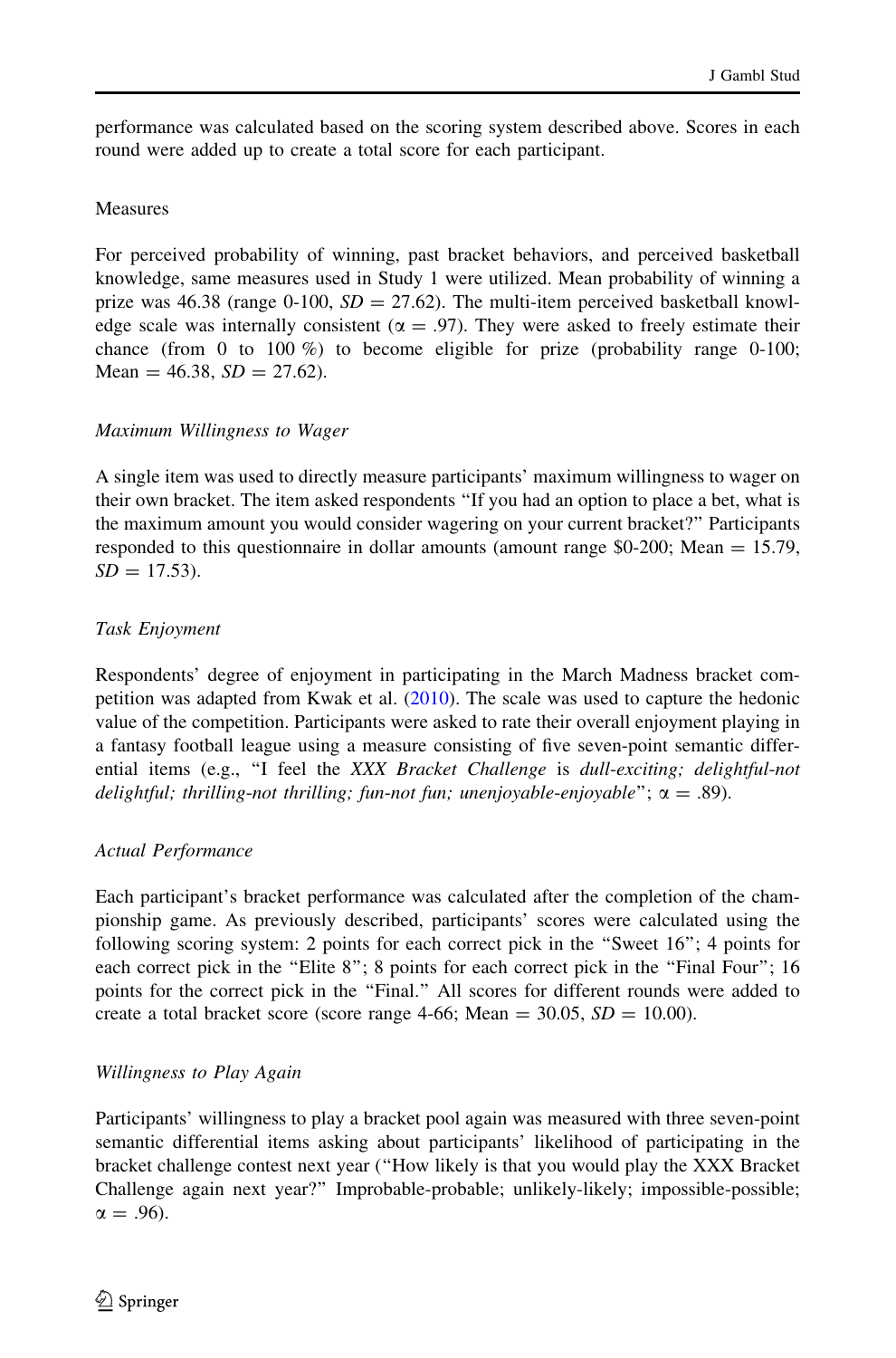## Results and Discussion

## Illusion of Control and Wager Amount: H2

We converted perceived probability of winning estimates into standardized scores (z scores; mean  $= 0$ , SD  $= 1$ ) to facilitate comparisons of wager amounts based on participants' perceived chances of winning. Participants with 1 SD above and 1 SD below the mean perceived chances of winning were grouped into either a high confidence group (1 SD above) or a low confidence group (1 SD below). Then ANCOVA was conducted to examine whether being in the high confidence group resulted in being willing to wager a greater amount of money than being in the low confidence group, while controlling for past bracket behaviors, gender, and perceived basketball knowledge. ANCOVA results showed a significant main effect of perceived probability of winning  $[F(1, 81) = 8.56, p < 0.01$ ,  $\eta^2$  = .10]. Among covariates, only number of brackets completed in the past year [F(1,  $81$ ) = 3.84,  $p < .054$ ] was marginally significant. All other covariates were nonsignificant  $(Fs<1.10, ps>30)$ . As shown in Fig. 2, high-confidence individuals reported that they would wager more money ( $M = $22.95$ ,  $SD = 12.91$ ) than low confidence individuals  $(M = $8.85, SD = 10.26)$ . Therefore, H2 was supported.

## Illusion of Control and Actual Performance: H3

Similar to the test for H2, an ANCOVA was utilized to examine whether high confidence individuals demonstrated better performance than low confidence individuals. Participants were grouped into either a high confidence group or low confidence group based on standardized z-scores. Again, gender, past bracket behaviors, and perceived basketball



Note. Error bars denote 95% confidence intervals.

Fig. 2 Mean of maximum wager amount as a function of confidence in winning (Study 2). *Error bars* denote 95 % confidence intervals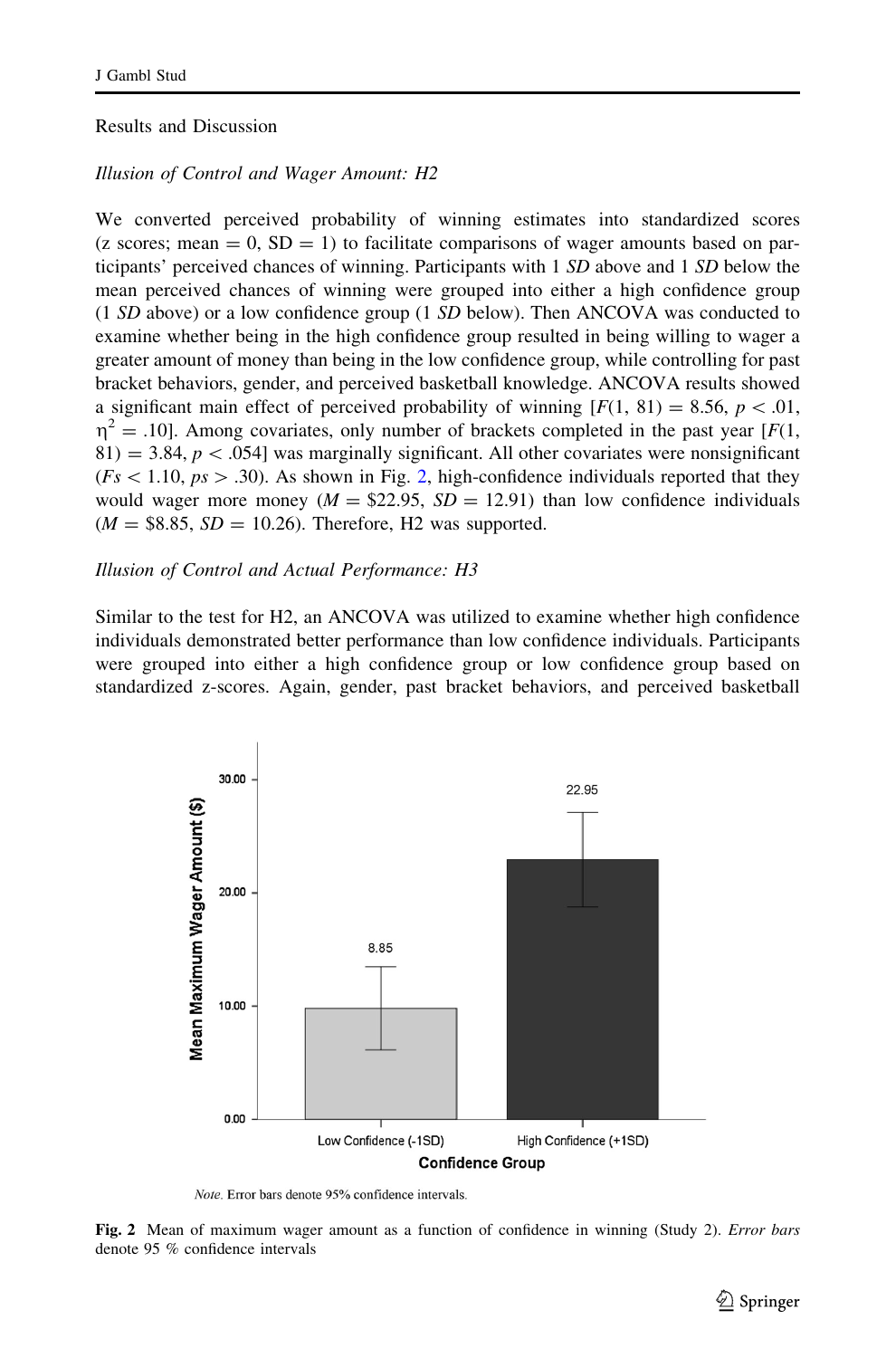knowledge were entered as covariates. ANCOVA results indicated no significant effect of perceived chances of winning on actual bracket scores  $[F(1, 81) = .38, p = .54]$ . Among covariates, only past bracket behavior was marginally significant  $F(1, 81) = 3.43$ ,  $p = .07$ ,  $\eta^2 = .04$ . Other covariates were statistically nonsignificant (Fs < 3.03, ps > .09). As shown in Fig. 3, high confidence individuals' average score ( $M = 31.23$ ,  $SD = 8.34$ ) was not significantly higher than low confidence individuals ( $M = 26.86$ ,  $SD = 12.35$ ). Thus, H3 was supported.

#### Illusion of Control, Enjoyment, and Willingness to Play Again: H4, H5, and H6

To examine the relationship between illusion of control, enjoyment, and willingness to play again, we employed the Statistical Package for the Social Sciences (SPSS) macro for testing simple mediation effects (Preacher and Hayes [2004\)](#page-16-0). In order to better understand the relationships among other variables, past experience and basketball knowledge variables were included as covariates in the mediation model. Figure [4](#page-12-0) shows that perceived probability of winning is positively associated with task enjoyment ( $\beta = .44$ ,  $t = 6.04$ ,  $p$  < .001) and willingness to play again ( $\beta = .38$ ,  $t = 5.77$ ,  $p$  < .001). Enjoyment also had a positive impact on willingness to play again ( $\beta = .60$ ,  $t = 6.86$ ,  $p < .001$ ). Among covariates, past experience had a positive impact on willingness to play again ( $\beta = .29$ ,  $t = 3.70$ ,  $p < .01$ ) but basketball knowledge had no significant impact on willingness to play again ( $\beta = .01$ ,  $t = .13$ ,  $p = .89$ ). Therefore, both H4 and H5 were supported. When controlling for covariates and enjoyment, the direct impact of perceived probability of winning on willingness to play again became non-significant ( $\beta = .15$ ,  $t = 1.13$ ,  $p = .12$ ). Furthermore, as hypothesized, perceived probability of winning had an indirect positive effect on willingness to play again mediated by enjoyment ( $\beta = .26$ ). We tested the



Note. Error bars denote 95% confidence intervals.

Fig. 3 Mean actual bracket scores as a function of winning confidence (Study 2). *Error bars* denote 95 % confidence intervals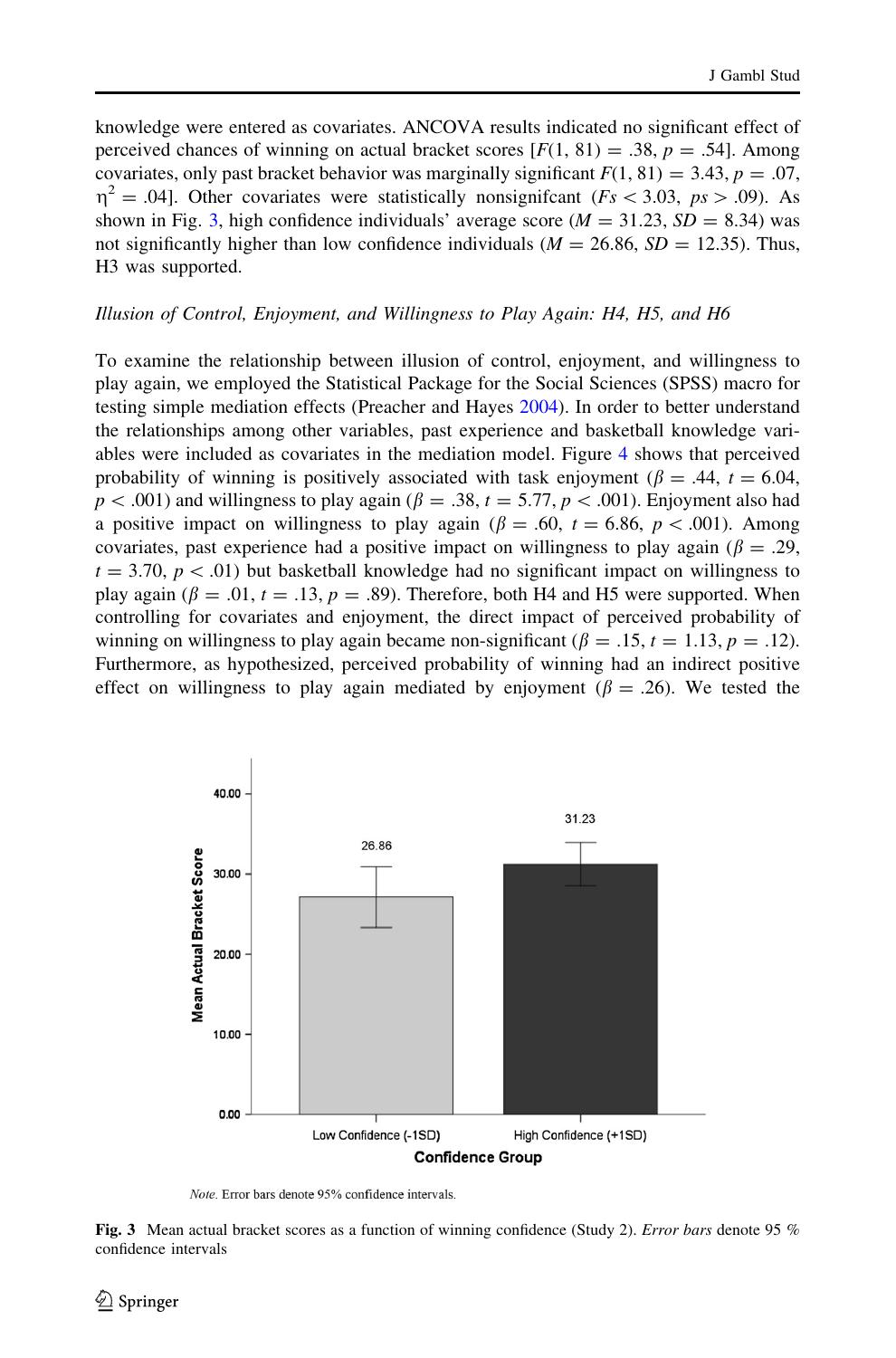<span id="page-12-0"></span>

Fig. 4 Standardized regression coefficients for the relationship between perceived confidence in winning and willingness to play again as mediated by task enjoyment (Study 2). The standardized regression coefficient between perceived winning confidence and willingness to play again, controlling for enjoyment and other covariates (past experience and basketball knowledge), is in *parentheses* 

significance of this indirect effect using bootstrapping procedures (Preacher and Hayes [2004\)](#page-16-0). Unstandardized indirect effects were computed for each of 1,000 bootstrapped samples, and the 95 % confidence interval was computed. The two-tailed significance test (assuming normal distribution) demonstrated that the indirect effect was significant (Sobel's  $z = 4.51$ ,  $p < .001$ ). This indirect effect was still significant event after controlling for covariates. The 95 % confidence interval ranged from .16 (lower limit) to .40 (upper limit). Therefore, enjoyment mediated the effect of confidence on willingness to play again, in support of H6.

#### General Discussion

While consumers' engagement in predicting outcomes of uncertain events (e.g., *March* Madness, Super Bowl) has become a popular and widely accepted form of entertainment, relatively little is understood about consumers' gaming behavior (Lam [2007;](#page-16-0) Sierra and Hyman [2009\)](#page-16-0). In two studies, we demonstrated the existence of illusion of control in the NCAA Men's Basketball Tournament context. Personal selection had a biasing effect of inflating participants' estimation of the likelihood of winning (Study 1), and such perception was indeed ''illusory'' in that it did not predict actual performance (Study 2). However, more importantly, we showed that such inflated control beliefs were significantly associated with participants' maximum willingness to wager and enjoyment of participating in a competition.

In two studies, we demonstrated the existence and predictive utility of the illusion of control effect, which occurs when personal selections are made, and is significant in predicting maximum willingness to wager, consumer enjoyment, and willingness to play again. Study 1 showed that making personal selections increased confidence in winning. Participants who invested time to make actual predictions about the upcoming tournament were more optimistic about their performance than those who did not make any prediction (see Fig. [1](#page-7-0)). What psychological mechanisms underlie the increase in probability projection when participants complete their own brackets? In the literature review, we suggested that the control motivation coupled with personal selection increases erroneous beliefs about control over outcomes (e.g., Kelley [1971\)](#page-16-0). As an alternative explanation, cognitive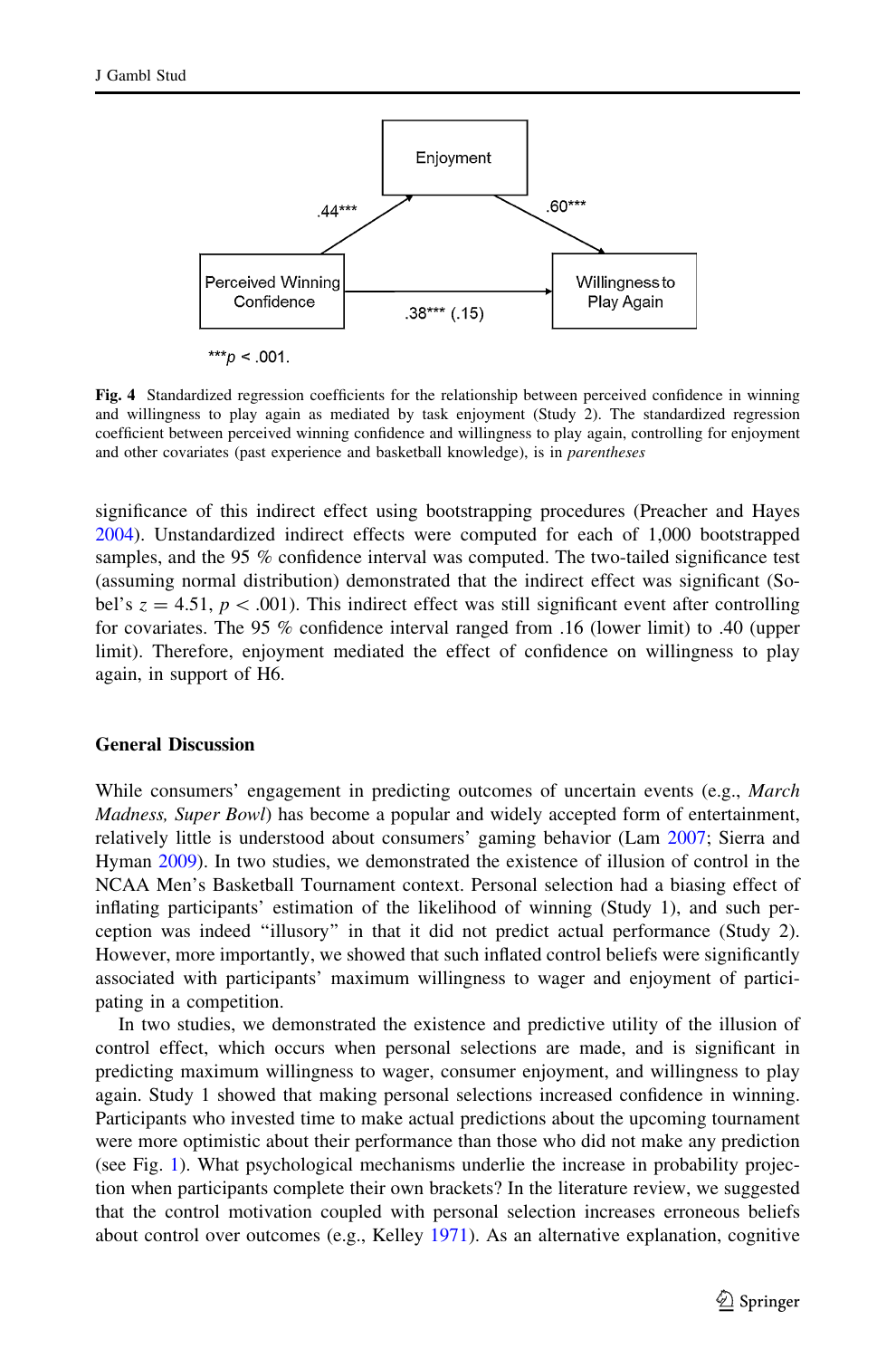"effort" involved in making predictions would likely predispose participants to be optimistic about their choices. Given that we only allowed the participants in the experimental condition to make their own selections, we believe this increase in confidence is in part due to overvaluation of their personal effort.

Recently, Norton et al. [\(2011\)](#page-16-0) proposed the "IKEA effect," which asserts that personal labor increases the valuation of completed tasks. They found that a positive link between effort and perceived value of finished task was evident in both consumers who are interested in ''do-it-yourself'' projects and those who are relatively uninterested. As such, consumers would overestimate the value of the finished task (bracket) when they are actively engaged in doing the work (selection) process. The authors also contended that the overvaluation of individuals' effort could be more apparent when the task orientation is for pleasure. Considering that participating in a March Madness pool is a hedonic experience, it seems plausible that making predictions in each round might increase one's valuation of his or her own effort. Although their research context is not directly relevant to making decisions under conditions of uncertainty per se, the notion that consumers overvalue their effort in finishing a given task offers a valid potential explanation for this interesting phenomenon. Future studies should examine individuals' perceived effort to establish the link between two judgments—evaluation of inputs and prediction of outcomes (Kahneman and Tversky [1973\)](#page-16-0).

Given the mixed findings in the sports betting literature (e.g., Andersson et al. [2005;](#page-15-0) Cantinotti et al. [2004](#page-15-0); d'Astous and Gaspero [2013\)](#page-15-0), our findings provide additional empirical evidence that skill-relevant factors in fact do not contribute to actual performance. For instance, we found that domain-specific knowledge and perceived probability of winning did not contribute to actual performance. Our findings confirmed that confidence in winning is indeed overrated and has no relationship to actual performance. However, we found that such inflated confidence in winning was the only significant predictor of consumer enjoyment. Based on our findings, we posit that the illusion of control is a critical motivator that enhances task enjoyment, which has a direct effect on willingness to play again. As such, we show that irrational cognitive processing has utility in predicting consumer enjoyment and willingness to play a tournament bracket pool again in uncertain situations.

Enjoyment is the predominant factor that motivates non-pathological gamblers to engage in gambling behavior (e.g., Gupta and Derevensky [1998](#page-15-0)). As social gamblers, participants would play March Madness pools to increase their enjoyment of watching the actual event (Mandel and Nowlis [2008;](#page-16-0) Lin et al. [2012](#page-16-0)). Our findings suggest that illusion of control was significantly associated with participants' enjoyment of playing a tourna-ment bracket (Kwak et al. [2010](#page-16-0)). Given that illusion of control is positively associated with enjoyment, more research should be conducted to identify if the enjoyment derived from overconfidence reinforce erroneous perception about one's control over the outcome. More importantly, from a clinical perspective, one would wonder if there is a tipping point that non-pathological gamblers show psychological and behavioral markers of problem gamblers. Obviously, much more research should be conducted to distinguish different gambling patterns and behaviors among non-pathological and pathological gamblers. Recently, Orgaz et al. ([2013\)](#page-16-0) found that pathological gamblers demonstrated greater illusions on their daily lives not restricted to gambling than undiagnosed sample. Their findings indicate that pathological gamblers tend to overestimate cause-effect relationships in general than nonpathological gamblers. Future studies should be conducted to explore how filling out the bracket develops illusions of control among pathological- and non-pathological gamblers. Perhaps, the direct link between personal selection and overconfidence would be more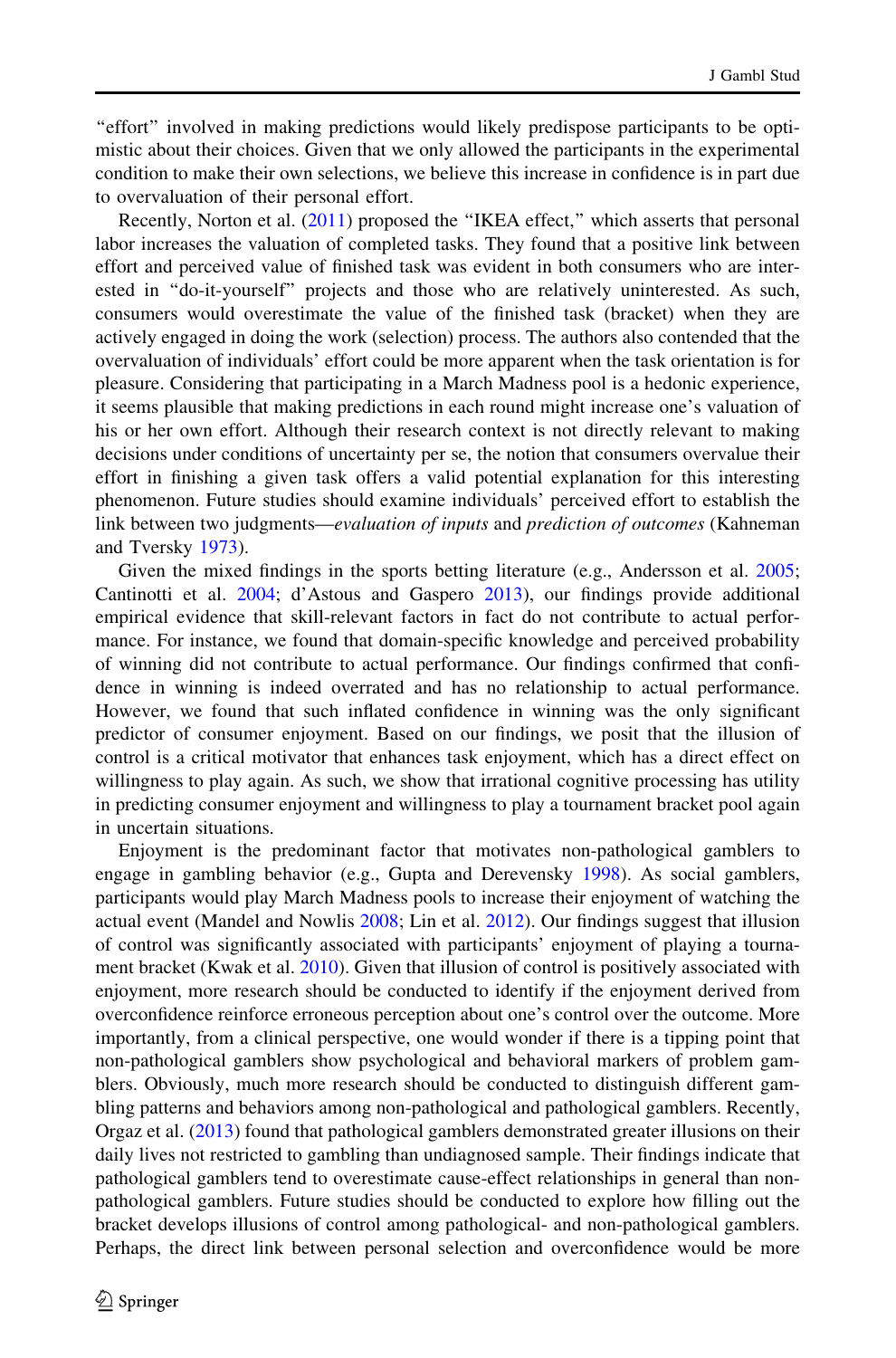salient among pathological gamblers than non-pathological gamblers. However, the role of domain-specific knowledge and relevant experience would be driving illusion of control for non-pathological gamblers. Likewise, it would be interesting to examine how pathological gamblers and non-pathological gamblers differ on developing illusion of control in skill-based gaming situations.

Limitations and Directions for Future Research

Several limitations should be acknowledged. First, participants were recruited from a Midwestern university and therefore, the results cannot be generalized to a broader audience. Targeting different populations based on previous gambling behaviors would be useful to further extend the current study. For instance, it would be interesting to compare pathological gamblers and non-pathological gamblers on their level of illusion of control in a tournament bracket setting. Second, we used self-report measure when assessing individuals' wager amount if s/he had an opportunity. While such approach might be appropriate in gauging participants' interest in wagering, there could be discrepancies between willingness to wager and actual wagering behavior. Therefore, future studies should address this issue by establishing the validity of self-reported wagering intent (Hodgins and Makarchuk [2003\)](#page-15-0). Although our findings demonstrate that personal selection increased participants' estimation of the likelihood of winning, further research should be conducted to examine mechanism underpinning the overvaluation process. In particular, are there any processing elements that facilitate overvaluation of participants' perceived control in uncertain contexts? For instance, do participants who spend more time (more cognitive effort) on completing the bracket report greater levels of perceived control than those who spend less time, after controlling for their domain-specific knowledge? While we speculate that time spent on completing the bracket would elicit the perception of control, the question of whether confidence in winning is also a direct function of time (effort) spent on filling out the bracket remains to be explored. Therefore, future studies should measure time filling out the bracket or assess individuals' cognitive effort exerted during the selection process to assess the relationship between effort and participants' gaming behavior (Garbarino and Edell [1997\)](#page-15-0).

Our study showed that confidence does not translate into better performance. This finding enabled us to replicate the illusion of control theory in the March Madness context. Previous research suggests that individuals must correctly predict an upset (a win by a higher seeded, unknown team over a lower seeded, favored team) to achieve a higher score in the tournament pools (McCrea and Hirt [2009\)](#page-16-0). Future research could examine whether the number of upsets predicted by an individual can enhance his or her confidence in winning.

In addition, our study did not explicitly measure participants' emotions. In the gambling literature, arousal is closely associated with gambling behavior and is one of the highly sought emotional rewards that gamblers find gratifying (e.g., Neighbors et al. [2002](#page-16-0)). Therefore, assessing participants' arousal level and establishing its link with overestimation of control could advance the current findings. Future research could also incorporate anticipated emotion (e.g., anticipated pleasure from winning or anticipated regret from losing; Cowley [2013](#page-15-0); Perugini and Bagozzi [2001\)](#page-16-0) and examine its impact on probability estimation as well as on individuals' betting decisions. Understanding the interplay between emotions and erroneous cognitions on the decision making process would further advance our understanding of gambling behaviors in uncertain contexts. Furthermore, it would be interesting to see if the illusion of control reduces followed by an undesired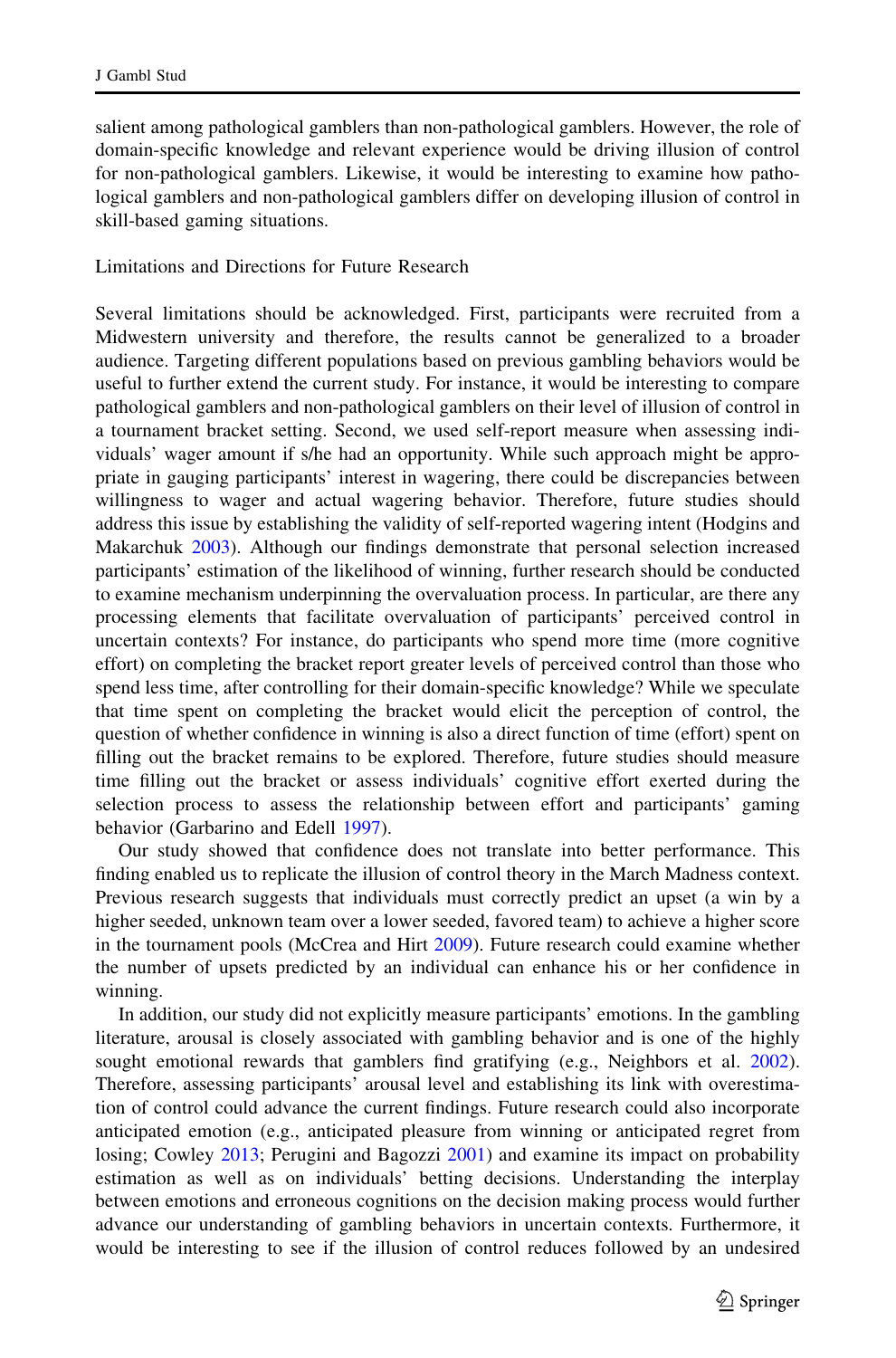<span id="page-15-0"></span>outcome (Matute and Blanco [2014\)](#page-16-0). If most of the predictions in the first round matches were incorrect, do inaccurate predictions reduce illusions? It would be interesting to examine if illusions change throughout the course of actions during the Championship tournament. In addition, it would be interesting to compare pathological gamblers and nonpathological gamblers in their processing of undesired outcomes in a bracket prediction setting.

Overall, the current research provides empirical evidence regarding the overestimation phenomena in one of the most widely wagered events in the U.S.–the NCAA Men's Basketball Tournament. We show that personally engaging in the selection procedure of filling out a bracket increases confidence in winning. Enhanced confidence motivates participants to wager more money, but it has no impact on actual performance, suggesting that the confidence depends on illusory perceptions. However, in an uncertain context in a competitive environment, such inflated confidence is a key determinant of task enjoyment and willingness to play a tournament bracket again.

Acknowledgments This research was funded by the Office of Research at the University of Michigan. The author would like to thank Joon Sung Lee, for his help with data collection and coding.

#### References

- Allcock, C. (1987). An analysis of a successful racing system. In M. Walker (Ed.), *Faces of gambling* (pp. 181–187). Sydney: National Association for Gambling Studies.
- Andersson, P., Edman, J., & Ekman, M. (2005). Predicting the World Cup 2002 in soccer: Performance and confidence of experts and non-experts. International Journal of Forecasting, 21(3), 565–576.
- Ayeroff, F., & Abelson, R. P. (1976). ESP and ESB: Belief in personal success at mental telepathy. Journal of Personality and Social Psychology, 34(2), 240.
- Burger, J. M., & Cooper, H. M. (1979). The desirability of control. *Motivation and Emotion*, 3(4), 381–393.
- Cantinotti, M., Ladouceur, R., & Jacques, C. (2004). Sports betting: Can gamblers beat randomness? Psychology of Addictive Behaviors, 18(2), 143.
- Chau, A. W., & Phillips, J. G. (1995). Effects of perceived control upon wagering and attributions in computer blackjack. The Journal of General Psychology, 122(3), 253–269.
- Cowley, E. (2013). Forgetting the anxiety: Gambler's reactions to outcome uncertainty. Journal of Business Research, 66(9), 1591–1597.
- Crupi, A. (2011, March 1). March Madness still one of the biggest sports franchises. Ad Week. Retrieved from [http://www.adweek.com/news/television/march-madness-still-one-biggest-sports-franchises-](http://www.adweek.com/news/television/march-madness-still-one-biggest-sports-franchises-1258890)[1258890](http://www.adweek.com/news/television/march-madness-still-one-biggest-sports-franchises-1258890)
- d'Astous, A., & Gaspero, M. D. (2013). Explaining the performance of online sports bettors. International Gambling Studies, 13(3), 371–387.
- deCharms, R. (1968). Personal causation. New York: Academic Press.
- Dunn, D. S., & Wilson, T. D. (1990). When the stakes are high: A limit to the illusion-of-control effect. Social Cognition, 8(3), 305–323.
- Dykstra, S. P., & Dollinger, S. J. (1990). Model competence, depression, and the illusion of control. Bulletin of the Psychonomic Society, 28(3), 235–238.
- Elliot, A. J., & Harackiewicz, J. M. (1994). Goal setting, achievement orientation, and intrinsic motivation: A mediational analysis. Journal of Personality and Social Psychology, 66(5), 968–980.
- Forrest, D., & Simmons, R. (2002). Outcome uncertainty and attendance demand in sport: The case of English soccer. Journal of the Royal Statistical Society: Series D (The Statistician), 51(2), 229–241.
- Garbarino, E. C., & Edell, J. A. (1997). Cognitive effort, affect, and choice. Journal of Consumer Research, 24(2), 147–158.
- Griffiths, M. (1995). Towards a risk factor model of fruit machine addiction: A brief note. Journal of Gambling Studies, 11(3), 343–346.
- Gupta, R., & Derevensky, J. L. (1998). Adolescent gambling behavior: A prevalence study and examination of the correlates associated with problem gambling. Journal of Gambling Studies, 14(4), 319–345.
- Hodgins, D. C., & Makarchuk, K. (2003). Trusting problem gamblers: Reliability and validity of selfreported gambling behavior. Psychology of Addictive Behaviors, 17(3), 244–248.